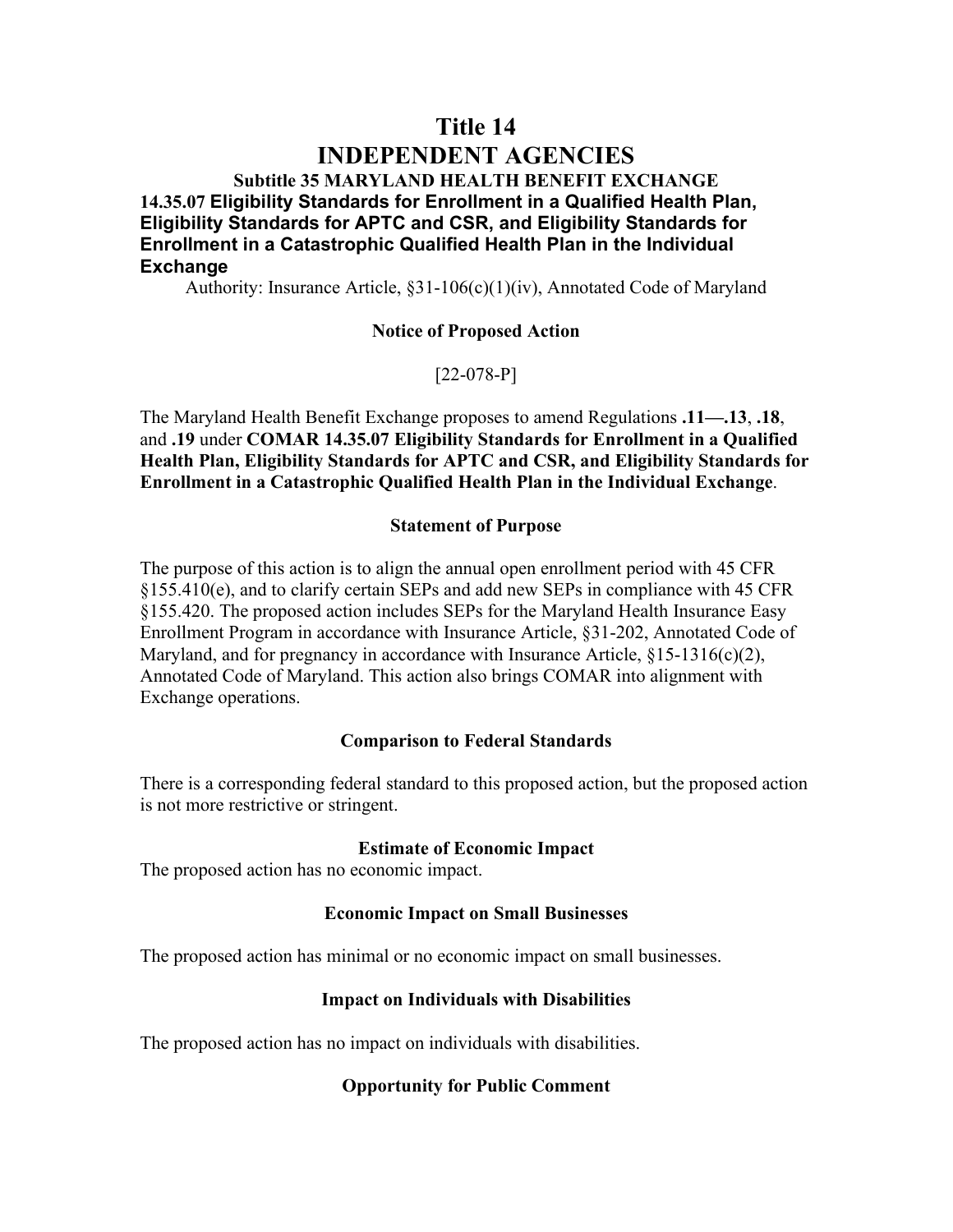Comments may be sent to Becca Lane, Health Policy Analyst, Maryland Health Benefit Exchange, 750 E Pratt St., 6th Floor, Baltimore, MD 21202, or call 410-547-7371, or email to mhbe.publiccomments@maryland.gov. Comments will be accepted through May 9, 2022. A public hearing has not been scheduled.

#### **.11 Enrollment in a QHP or Insurance Affordability Program Through the Individual Exchange.** A. (text unchanged)

B. The annual open enrollment period for the Individual Exchange shall be:

(1) For the benefit year beginning on January 1, 2019, November 1, 2018 through December 15, 2018; **[**and**]** (2) For the benefit years beginning on January 1, 2020 and **[**after**]** *on January 1, 2021*, November 1 through

December 15 of the calendar year preceding the benefit year*; and*

*(3) For the benefit years beginning on January 1, 2022 and after, November 1 of the calendar year preceding the benefit year through January 15 of the benefit year.*

C. (text unchanged)

D. Coverage selected during an open enrollment period shall:

(1) (text unchanged)

(2) For the benefit year beginning on January 1, 2020 and after, be effective on:

(a) January 1 for QHP selections received by the Individual Exchange on or before December 15 of the calendar year preceding the benefit year; **[**and**]**

(b) January 1 or later, for QHP selections received by the Individual Exchange on or after December 16 and on or before December 31 of the calendar year preceding the benefit year if the Board of Trustees modifies or extends the annual open enrollment period under Regulation .11C of this chapter*; and*

*(c) February 1 for QHP selections received by the Individual Exchange on or after January 1 or before January 15 of the benefit year*.

E.—I. (text unchanged)

#### **.12 Special Enrollment Periods — Loss of Minimum Essential Coverage or Termination of Other Specified Coverage Through the Individual Exchange.**

A. A qualified individual and, when specified in this regulation, an enrollee, a qualified individual's dependent, or an enrollee's dependent are eligible for a special enrollment period for loss of minimum essential coverage or other specified coverage if:

(1) (text unchanged)

(2) A qualified individual or a qualified individual's dependent was enrolled in coverage through a non-calendar year group health plan*,* **[**or**]** individual health insurance coverage*, or qualified small employer health reimbursement arrangement (as defined in §9831(d)(2) of the Internal Revenue Code)* and the policy or plan year ends in the middle of the calendar year, even if the qualified individual or the qualified individual's dependent has the option to renew the coverage;

(3) A qualified individual or the qualified individual's dependent loses pregnancy-related coverage described in COMAR 10.09.24.03A(2) and 45 CFR §155.420(d)(1)(iii) *or loses access to health care services through coverage provided to a pregnant women's unborn child based on the definition of a child in 42 CFR §457.10*; or

(4) (text unchanged)

B. A qualified individual and, when specified in this regulation, an enrollee, a qualified individual's dependent, or an enrollee's dependent are eligible for a special enrollment period for loss of minimum essential coverage or other specified coverage under circumstances including, but not limited to:

(1) (text unchanged)

(2) A qualified individual or the qualified individual's dependent loses eligibility for employer-sponsored coverage that is COBRA continuation coverage or continuation coverage under State law because*:*

*(a)* **[**the**]** *The* individual exhausted COBRA continuation coverage or continuation coverage under State law; **[**or**]**

*(b) The individual's employer was paying all or part of the premiums and completely ceased contributions to the individual or dependent's coverage; or*

*(c) A governmental entity was subsidizing coverage and completely ceased contributions to the individual or dependent's coverage; or*

(3) (text unchanged)

C.—D. (text unchanged)

E. To be eligible for a special enrollment period under this regulation, a qualified individual, an enrollee, a qualified individual's dependent*,* or an enrollee's dependent shall:

(1)—(2) (text unchanged)

(3) Provide *attestation or* documentary evidence from an employer, carrier, legal/court proceeding, public health coverage program, death certificate, or the qualified individual that, together, indicates the date of coverage loss and the qualified individuals losing coverage.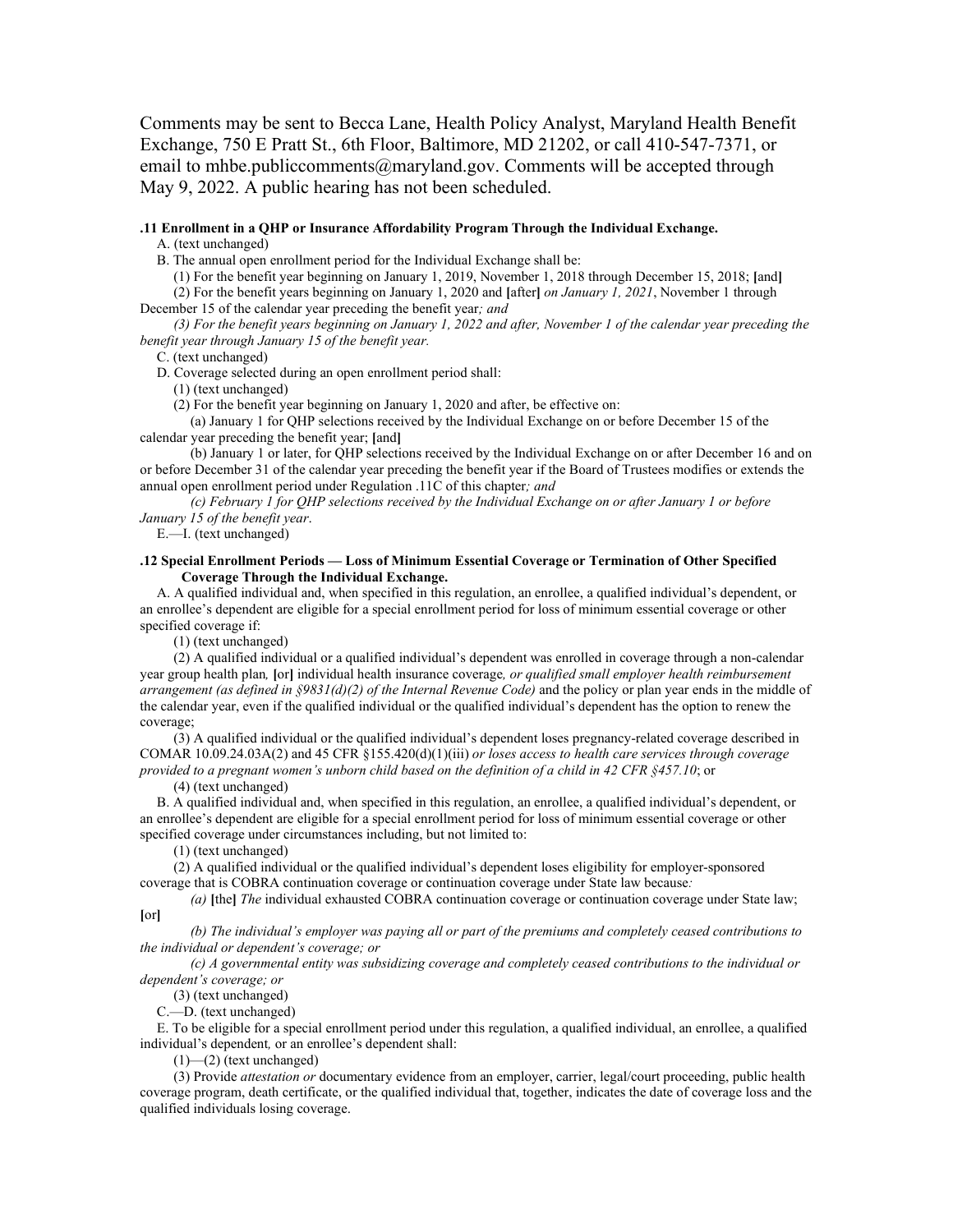#### F.—G. (text unchanged)

*H. Notwithstanding the standards outlined in this regulation and in Regulations .13—.19 of this chapter, if a qualified individual is eligible for advance payments of the premium tax credit or cost-sharing reductions, the advance payment of the premium tax credit or the cost-sharing reduction shall be effective on the qualified individual's enrollment date.*

#### **.13 Special Enrollment Periods — Change in Family Status Through the Individual Exchange.**

A. (text unchanged)

B. **[**A qualified individual, an enrollee, a qualified individual's dependent, and an enrollee's dependent are**]** *An enrollee is* eligible for a special enrollment period for change in family status if the **[**qualified individual or**]** enrollee loses a dependent or is no longer considered a dependent through:

 $(1)$ — $(3)$  (text unchanged)

C.—D. (text unchanged)

E. Enrollment in a QHP selected by a qualified individual, an enrollee, the qualified individual's dependent, or the enrollee's dependent during a special enrollment period under this regulation shall be effective:

(1) For marriages, the first day of the month following the date that the Individual Exchange receives the QHP selection;

(2) **[**In the case of**]** *For* birth, adoption, placement for adoption, placement in foster care, or court order, *on a date chosen by the qualified individual or enrollee that is either:*

*(a)* **[**on the**]** *The* date of birth, adoption, placement for adoption, placement in foster care, or effective date of court order; *or*

*(b) The first day of the month following the date that the Individual Exchange receives the QHP selection;* (3)—(4) (text unchanged)

#### **.18 Special Enrollment Period — Permanent Move.**

A. A qualified individual, enrollee, qualified individual's dependent, or enrollee's dependent is eligible for a special enrollment period if the qualified individual, enrollee, qualified individual's dependent, or enrollee's dependent:

(1) (text unchanged)

(2) Was enrolled in minimum essential coverage for one or more days in the 60 days prior to the move, unless the qualified individual, enrollee, qualified individual's dependent, or enrollee's dependent:

(a) (text unchanged)

(b) Is moving from a state that did not expand Medicaid or MCHP eligibility set forth in §2001 of the ACA and the individual was not eligible for APTC or CSR in the individual's previous state of residence because the individual's household income was below 100 percent of the FPL; **[**or**]**

(c) Is leaving incarceration, except if the individual was incarcerated pending disposition; **[**and**]** *(d) Lived in a service area where no QHP was available through the Exchange for 1 or more days during the 60 days preceding the move or during the most recent preceding open enrollment or special enrollment period;*

*(e) Had pregnancy related coverage or access to healthcare services through unborn child coverage described in 45 CFR §155.420(d)(1)(iii);*

*(f) Had medically needy coverage described in 45 CFR §155.420(d)(1)(iv); or*

*(g) Is an Indian; and*

(3) (text unchanged)

B.—C. (text unchanged)

D. The effective date of coverage for a qualified individual, enrollee, qualified individual's dependent, or enrollee's dependent who is determined eligible for the special enrollment period under this regulation and selects enrollment in a QHP during the special enrollment period under §C of this regulation shall be:

(1) The first day of the **[**following**]** month *following the date of the permanent move* for QHP selections received by the Individual Exchange on or before the date of the permanent move; *or*

(2) The first day of the following month for QHP selections received by the Individual Exchange after the date of the permanent move **[**between the first and 15th day of a month; or**]***.*

**[**(3) The first day of the second following month for QHP selections received by the Individual Exchange after the date of the permanent move between the 16th and the last day of a month.**]**

#### **.19 Special Enrollment Period — Other.**

A. An enrollee or an enrollee's dependent *enrolled in the same plan* is eligible for a special enrollment period if the enrollee or enrollee's dependent*:*

*(1)* **[**is**]** *Is* determined newly eligible or ineligible for APTC*;* or

*(2)* **[**has**]** *Has* a change in eligibility for **[**CSR**]** *cost-sharing reductions*.

**[**The effective date of coverage for enrollees determined eligible for a special enrollment period under this section is the first day of the month after the Individual Exchange receives the QHP selection.**]**

*B. A qualified individual or a qualified individual's dependent is eligible for a special enrollment period if the qualified individual or qualified individual's dependent:*

*(1) Experiences a decrease in household income;*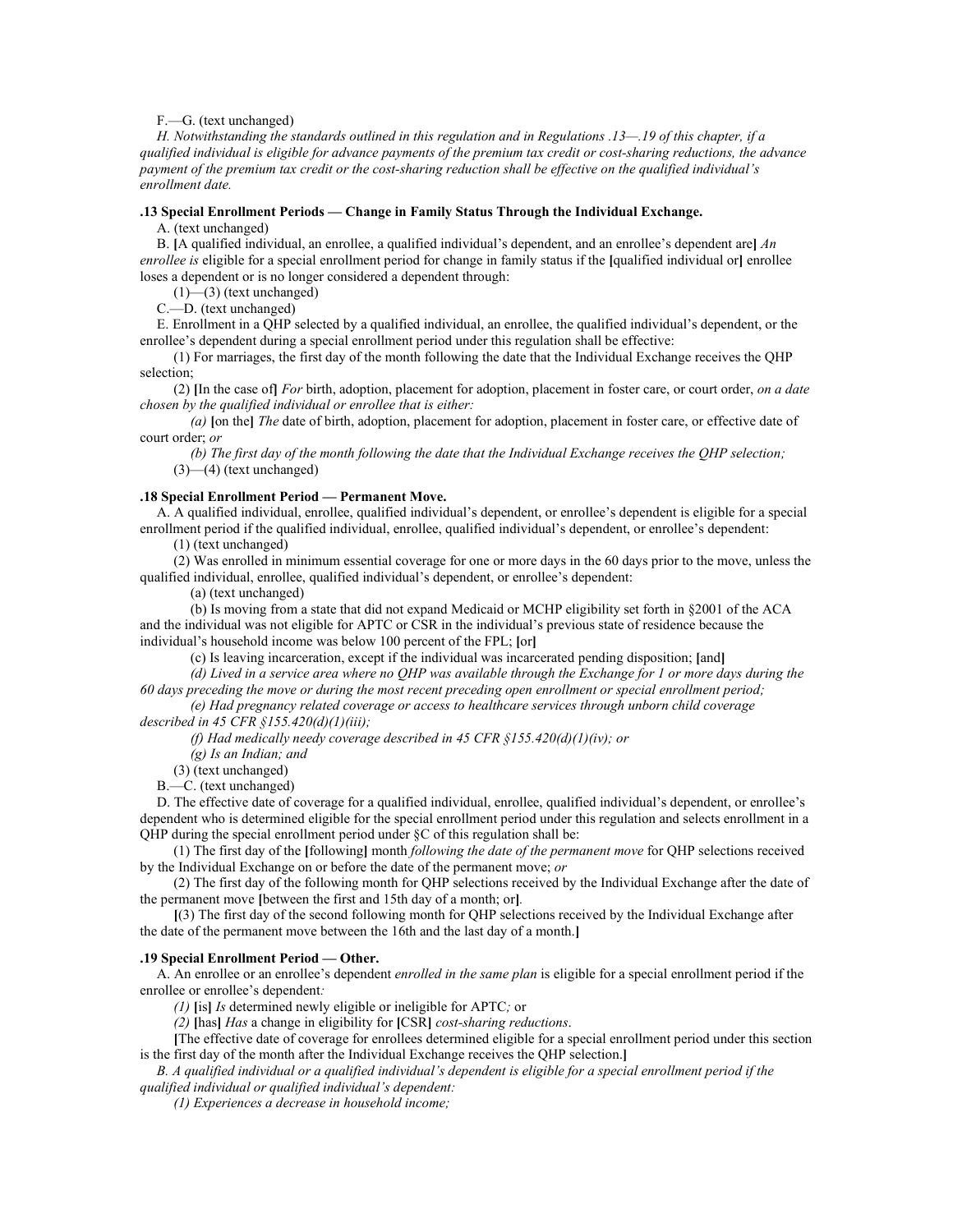*(2) Is newly determined eligible by the Individual Exchange for APTC; and*

*(3) Had minimum essential coverage as described in 26 CFR §1.5000A-1(b) for one or more days during the 60 days preceding the date of the financial change.*

*C. A qualified individual, a qualified individual's dependent, or an enrollee's dependent is eligible for a special*  enrollment period through the Maryland Easy Enrollment Health Insurance Program as codified in Md. Code, Ins. *§31.202 if they indicate on a state tax return that they:* 

*(1) Attest to not having health care coverage; and*

*(2) Authorize the Comptroller of Maryland to share information from the qualified individual's tax return with the Maryland Health Benefit Exchange.*

*D. A qualified individual or qualified individual's dependent is eligible for a special enrollment period if the qualified individual or qualified individual's dependent is confirmed to be pregnant by a health care practitioner.*

**[**B.**]** *E.—***[**F.**]** *I.* (text unchanged)

*J. Individual Coverage Health Reimbursement Arrangements and Qualified Small Employer Health Reimbursement Arrangements.*

*(1) A qualified individual, an enrollee, a qualified individual's dependent, or an enrollee's dependent is eligible for a special enrollment period if they newly gain access to an individual coverage health reimbursement arrangement (HRA) (as defined in 45 CFR §146.123(b)) or are newly provided a qualified small employer health reimbursement arrangement (QSEHRA) (as defined in §9831(d)(2) of the Internal Revenue Code).* 

*(2) The triggering event is the first day on which coverage for the qualified individual, enrollee, qualified individual's dependent, or enrollee's dependent under the individual coverage HRA can take effect, or the first day on which coverage under the QSEHRA takes effect*

*(3) A qualified individual, an enrollee, a qualified individual's dependent, or an enrollee's dependent qualifies for this special enrollment period regardless of whether they were previously offered or enrolled in an individual coverage HRA or previously provided a QSEHRA, if the qualified individual, enrollee, qualified individual's*  dependent, or enrollee's dependent is not enrolled in the individual coverage HRA or covered by the QSEHRA on the *day immediately prior to the triggering event.*

*K. A qualified individual or qualified individual's dependent is eligible for a special enrollment period if the qualified individual or qualified individual's dependent:* 

*(1) applies for coverage on the Exchange during the annual open enrollment period or due to a qualifying event; (2) is assessed by the Exchange as potentially eligible for Medicaid or MCHP; and* 

*(3) is determined ineligible for Medicaid or MCHP by the Department either after open enrollment has ended or more than 60 days after the qualifying event.*

**[**G.**]** *L.* (text unchanged)

*M. A qualified individual, an enrollee, a qualified individual's dependent, or an enrollee's dependent is eligible to enroll during any month of the year if:*

*(1) They are eligible for APTC;*

*(2) Their household income does not exceed 150 percent of the federal poverty line; and*

*(3) The tax filer's applicable percentage for purposes of calculating the premium assistance amount, as defined in §36B(b)(3)(A) of the Internal Revenue Code, is set at zero.*

**[**H. A qualified individual, an enrollee, a qualified individual's dependent, or an enrollee's dependent has 60 days from the date of the change in circumstances creating eligibility for a special enrollment period under this regulation to notify the Individual Exchange of the change in circumstances and select a QHP.

I. The effective date of coverage for a qualified individual, an enrollee, a qualified individual's dependent, or an enrollee's dependent who is determined eligible for a special enrollment period under §§B—G of this regulation is:

(1) The first date of the following month for QHP selections received by the Individual Exchange between the first and the 15th day of the month; or

(2) The first day of the next following month for QHP selections received by the Individual Exchange between the 16th and the last day of a month.**]**

*N. Eligibility Windows.*

*(1) A qualified individual, an enrollee, a qualified individual's dependent, or an enrollee's dependent shall notify the Individual Exchange of the change in circumstances and select a QHP within the following time frames:*

*(a) For §§A, B, F, and K of this regulation, 60 days after the date of the event that triggers the special enrollment period;* 

*(b) For §§E and G – I of this regulation, 60 days before or after the date of the event that triggers the special enrollment period;* 

*(c) For §C of this regulation (Maryland Easy Enrollment Health Insurance Program), 35 days after the date specified on the SEP notification letter sent to the qualified individual; and*

*(d) For §D of this regulation (pregnancy), 90 days after the date of confirmation of pregnancy by a health care practitioner.*

*(2) If a qualified individual, an enrollee, a qualified individual's dependent or an enrollee's dependent did not receive timely notice of an event that triggers eligibility for a special enrollment period under this chapter, and otherwise was reasonably unaware that a triggering event described in this chapter occurred, the Exchange shall allow*